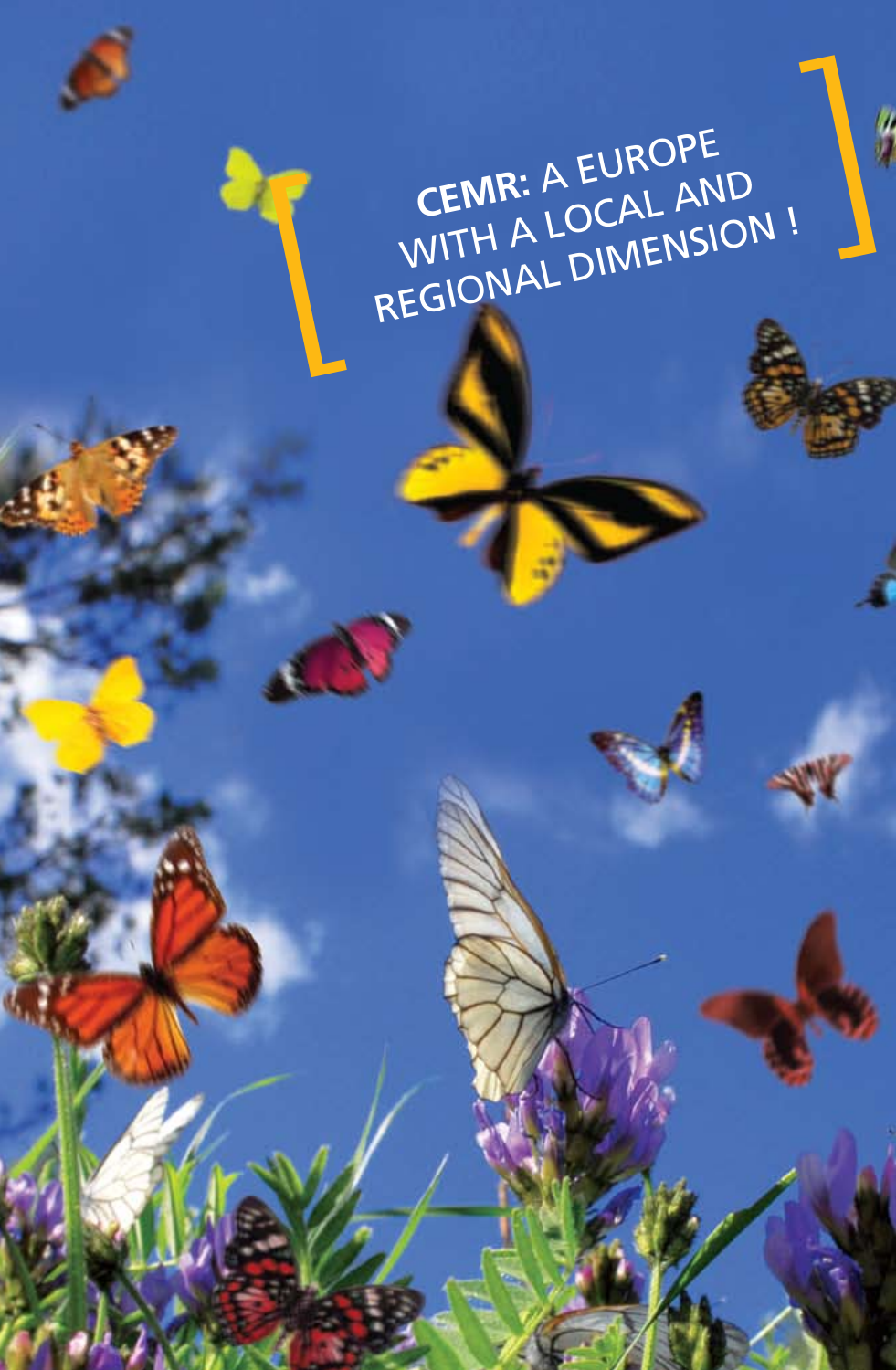

The Council of European Municipalities and Regions (CEMR) is Europe's oldest and broadest association of local and regional governments.

It was founded in 1951 by a group of mayors determined to build a united Europe of peace and democracy.

From the outset, its priorities included the development of local democracy and selfgovernment, and bringing citizens together across frontiers through twinning actions. To these aims, new priorities have been added, including our work in influencing European legislation and policy, and our contribution to peace and development in the international domain.

CEMR's members are national associations of local and regional government, whose own members are local or regional authorities in their country.

CEMR has over 50 members in 38 countries. These include national associations in all the EU member states plus countries such as Norway, Switzerland, the Ukraine, Serbia, Albania...

New member associations are approved by the Policy Committee, having established that they are both representative and democratic. Full membership is limited to countries belonging to the Council of Europe.

## **How we are funded ?**

Some 85% of CEMR's budget comes from its members' annual subscriptions. These are calculated for each country, based on a formula which combines GDP and population, and amounts to some € 1.6 million. In addition, in recent years we have benefited from a grant from the European Commission of some € 200,000 per year.





CEMR's Members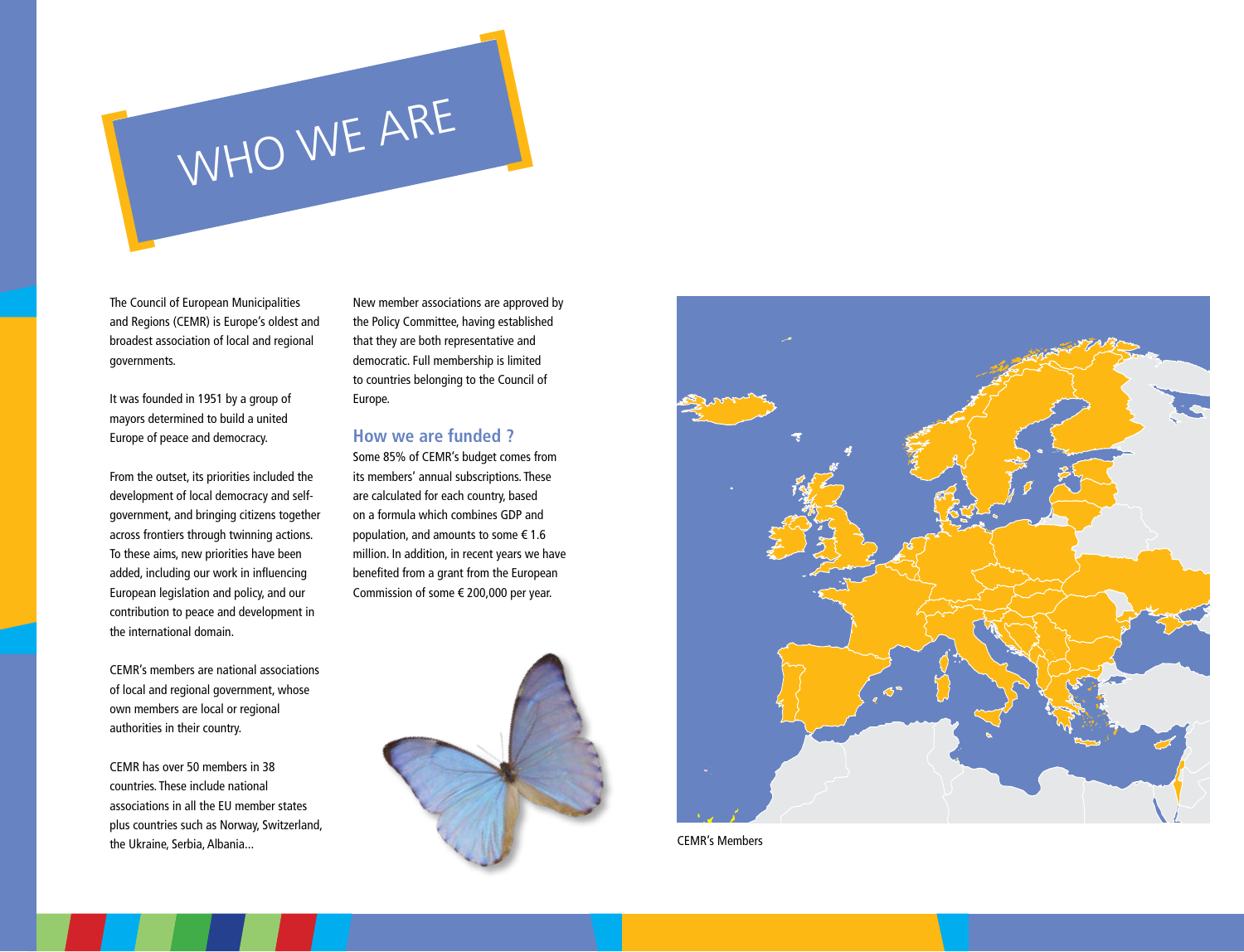

CEMR main governing bodies are the Policy Committee and the Executive Bureau.

The **Policy Committee** approves the budget and the annual work programme, decides on the main policy lines and on new members' application. Its over 100 members are elected for three years, with each membership country having a number of seats, ranging from three places for states of less than 5 million, to 8 places for states of more than 75 million inhabitants. The Policy Committee generally meets twice a year.

The **Executive Bureau** follows up the Policy Committee's decisions. Between Policy Committee meetings, it is responsible for CEMR's work and policy.

The political leadership is provided by CEMR's **Presidency** which comprises:

- The President, elected by the Policy Committee
- The First Vice-President, elected by the Policy Committee
- The Executive Presidents, nominated by the President with the approval of the Policy Committee to assist him in representing the organisation.

In addition, each country can elect a Vice-President of CEMR, of whom 10 are elected by the Policy Committee to be members of the Executive Bureau.

All of these office-holders have a three year mandate.

Since 2005, CEMR's President is the mayor and governor of Vienna, Michael Häupl. His recent predecessors as President were Valéry Giscard d'Estaing (1997 – 2004) and Pasqual Maragall, then Mayor of Barcelona (1992 – 1997).

The Secretary-General is responsible for the effective management of the secretariat, for advising the governing bodies, and for implementing their decisions. The postholder is elected by the Policy Committee for a term of 6 years. CEMR's secretariat (some 18 staff) is based in two offices. One is in Paris, which is the legal seat of the organisation, and the other is in Brussels, in an office building shared with many of our national associations who are cased there.

CEMR works to promote **a strong united Europe** based on the principles of subsidiarity, closeness to the citizens, and local and regional self-government. We therefore campaign for local and regional government to have a stronger role in the European Union. We draw inspiration from the Council of Europe's European Charter of Local Self-Government, and have supported similar initiatives for regional selfgovernment.

WHAT WE DO

An enormous proportion of **European Union legislation** falls to be implemented by local and regional governments; therefore one of our priorities is to influence the European policies and legislation which have a significant impact on our sector such as waste, environmental and health standards, state aid and public procurement rules, public transport, etc. We intervene from the earliest stages of the European Commission drafting process, through to the amendments for consideration by the European Parliament.

In addition, we promote **good practice and exchange of information** on many subjects relevant to local and regional governments.

Since its foundation, CEMR has supported the European **town twinning** movement. CEMR receives an EU grant in support of this work on twinning and active European citizenship. In 2008, we have created a new "100% twinning" website (**www.twinning.org**), which has one part dedicated to European twinning actions in over 20 languages, and one for international twinnings and partnerships for development. Both have a partner search function. We also organise European meetings and  $-$  every few years  $-$  a major twinning Congress.

CEMR's work in the **international** domain has increased in recent years, and many of our member associations are involved in international decentralized co-operation. CEMR is the European regional section of our world organization, United Cities and Local Governments (UCLG). We have a World Affairs Committee to prepare and coordinate our international activities and our European contribution to UCLG. CEMR has also established, and acts as secretariat for, the Platform of local and regional authorities for development, which aims to provide local and regional authorities with a common voice towards the European institutions.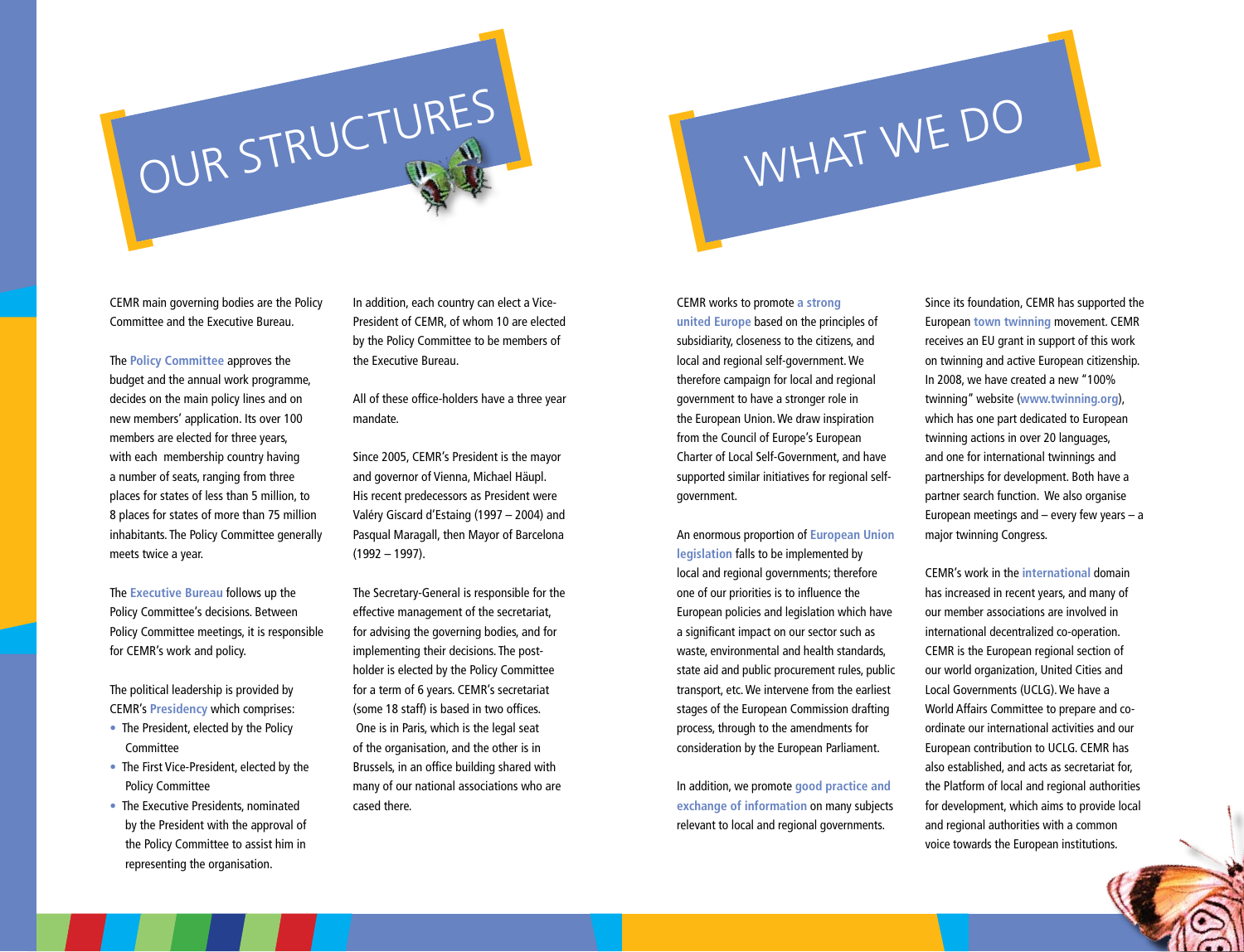

## OUR WEBSITES AND OUR WEBSITES AND

Much of CEMR's policy work is undertaken through our committees and working groups. These cover issues such as the environment, energy, transport, public services and procurement, cohesion and territorial policy, social policy, employers' platform, democracy and governance and information society, as well as a committee of women elected members. CEMR also acts as secretariat on the employers' side for the social dialogue on local and regional government.

Every three years, we organise our General Assembly, which brings together around 1000 local and regional representatives, most recently in Malmö, Sweden, in 2009 under the theme "Fit for the Future? How Europe's local and regional governments are preparing".

We also organise European conferences and seminars on a wide range of subjects, for example "Twinning for Tomorrow's World" (Rhodes, 2007); "Acting Locally for Equality" (Pisa, 2008); "South-east Europe – meeting the challenges", (Vienna 2008); "Local government's day on water" (Vienna, 2008); "Changes in local and regional structures (Copenhagen, 2008).

Furthermore, CEMR draws up charters or codes of practice which provide the basis for specific campaigning activities. They include our European Charter for equality of women and men in local life signed up to by some 800 local and regional governments, and our Code of good practice on consultation procedures between central, regional and local government.



Our main website can be found at: **www.ccre.org**. Its homepage consists of daily news of interest to local and regional authorities across Europe; the rest of the site gives further information on CEMR, its policies, activities and member associations.

In 2008 CEMR created a "100% twinning" website (**www.twinning.org**) which has one part dedicated to European twinning actions in over 20 languages, and one for international twinnings and partnerships for development in 4 languages. Both have a partner search function.

Our studies and publications cover a wide range issues such as a handbook on twinning, how national governments assess the efficiency of their municipalities' work, a guide on how to save energy locally, reforming public services…

CEMR's members also have access to our Extranet site. It constitutes a virtual work area in which our members can discuss work-related issues such as the drafting of a position paper on an EU initiative, or the preparations for a CEMR seminar or conference.